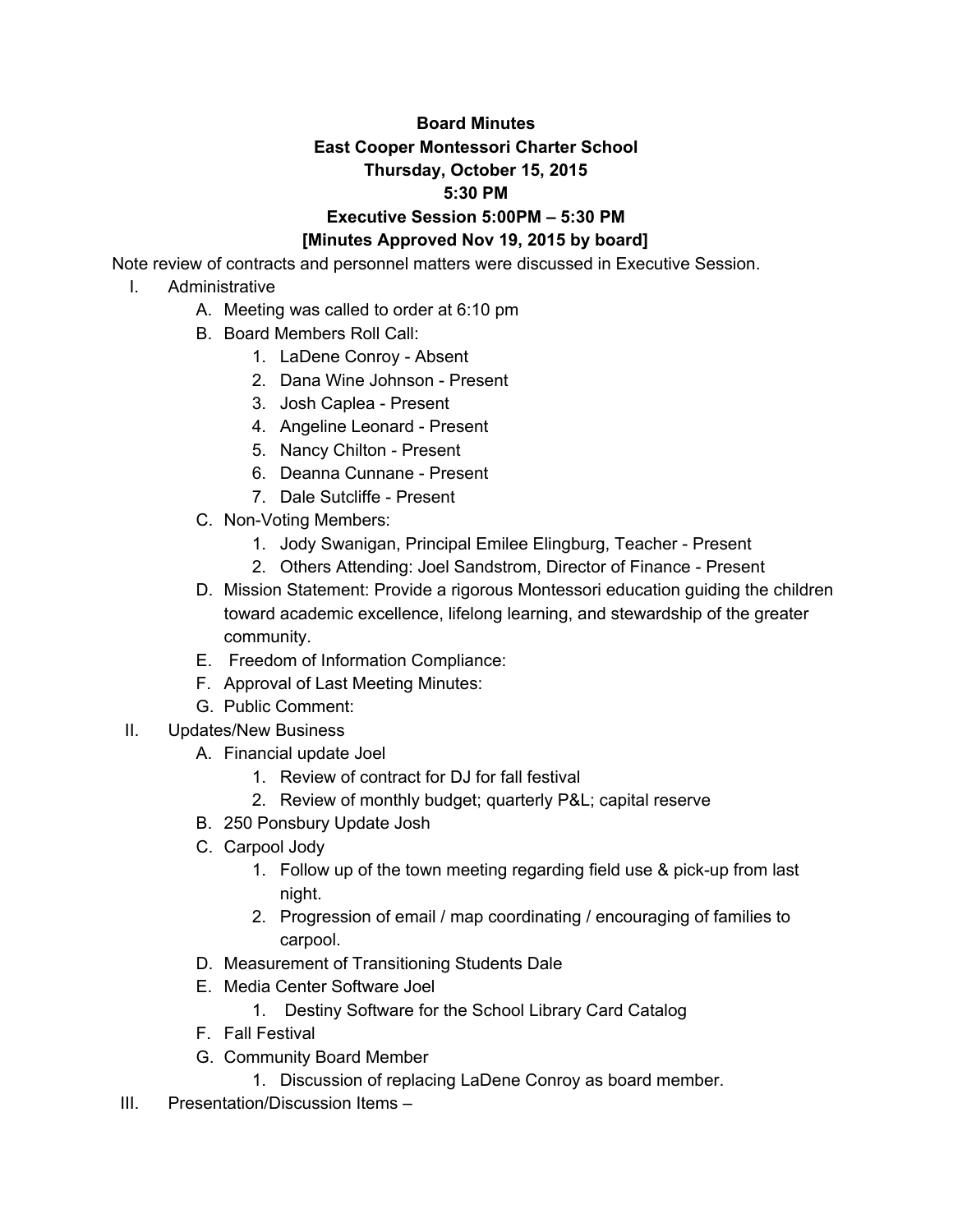- A. Administration, Board and HR Deanna/Josh
- B. Community Relations Dale/Angeline
- C. Development Angeline/Dana
- D. Educational Program LaDene/Dale
- E. Diversity Dana/LaDene
- F. Facilities Josh/Nancy
- G. Financial Nancy/Deanna
- IV. Action Items (voting)
	- A. August 26 meeting minutes
		- 1. Move to Approve: Dana
		- 2. 2nd by Nancy
		- 3. Unanimous Approval
	- B. September 17 meeting minutes
		- 1. Move to Approve: Nancy
		- 2. 2nd by Deanna
		- 3. Unanimous Approval
	- C. Media Center Software
		- 1. Move to Approve: Josh
		- 2. 2nd by Angeline
		- 3. Unanimous Approval
- V. Adjournment
	- A. 7:57

## **Adjournment at**

## **Next Board Meeting: November 19, 2015 Your Governing Board**

The governing board recognizes that public support and open lines of communication are the keys to our school's success.

We encourage you to become involved in our school, to be informed about issues that affect students, parents, and our staff, to inform board members about your concerns, and to attend board meetings.

The responsibility of the Governing Board of East Cooper Montessori Charter School is to ensure excellence in the governance of a quality educational program by supporting the school's mission and charter, analyzing needs, establishing policies, allocating resources, and monitoring progress.

Board Meetings

Regular meetings of the Governing Board are held the third Thursday of each month, beginning at 6:00 pm at East Cooper Montessori Charter School. Special-called meetings are scheduled as needed.

Citizen Participation